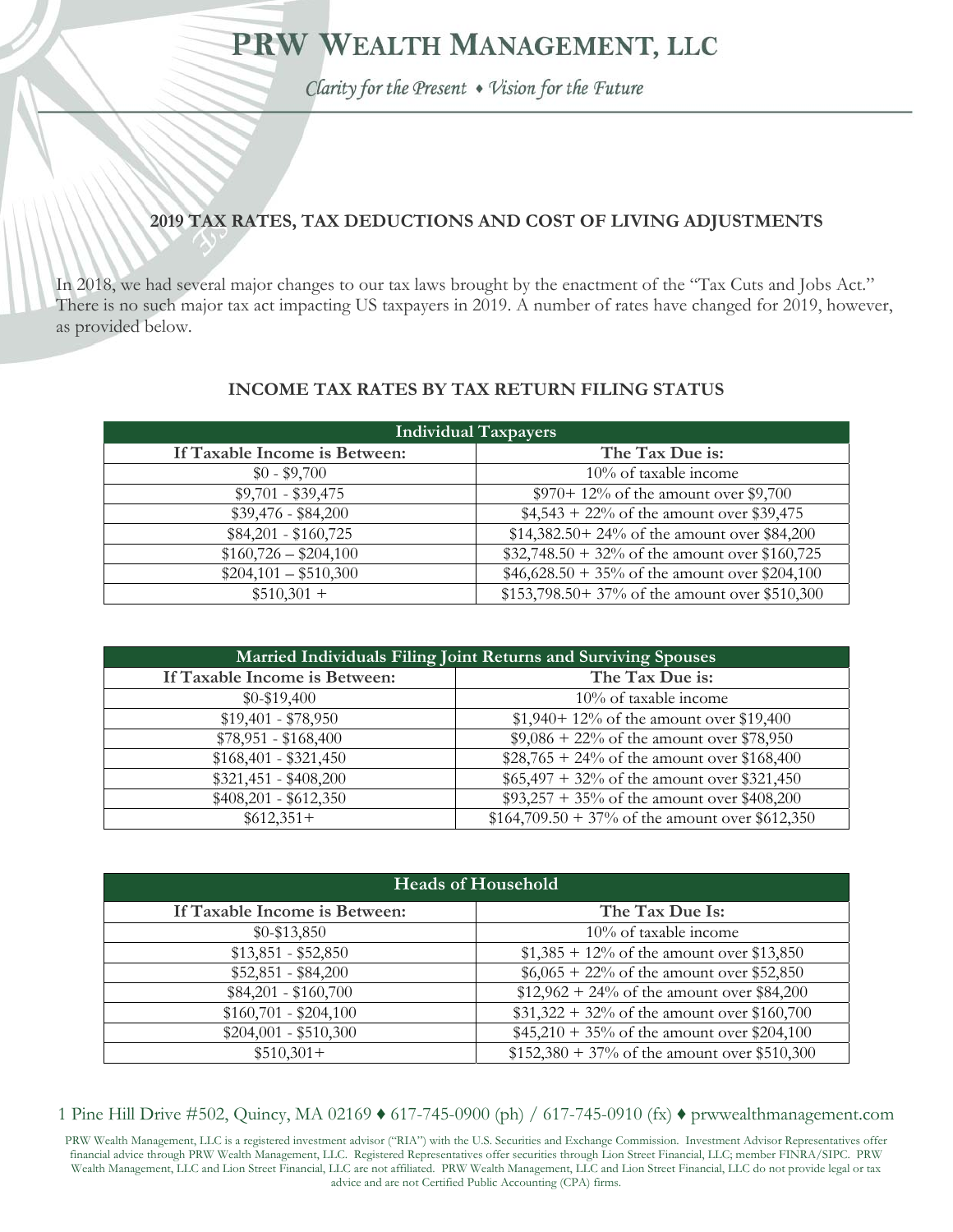| <b>Married Filing Separately</b> |                                                  |
|----------------------------------|--------------------------------------------------|
| If Taxable Income is Between:    | The Tax Due Is:                                  |
| $$0 - $9,700$                    | 10% of taxable income                            |
| $$9,701 - $39,475$               | $$970 + 12\%$ of the amount over \$9,700         |
| \$39,476-\$84,200                | $$4,543 + 22\%$ of the amount over \$39,475      |
| $$84,201 - $160,725$             | $$14,382.50 + 24\%$ of the amount over \$84,200  |
| $$160,726 - $204,100$            | $$32,748.50 + 32\%$ of the amount over \$160,725 |
| $$204,101 - $306,175$            | $$46,628.50 + 35\%$ of the amount over \$204,100 |
| $$306,176+$                      | $$82,354.75 + 37\%$ of the amount over \$306,175 |

| Trust & Estates               |                                                |  |
|-------------------------------|------------------------------------------------|--|
| If Taxable Income is Between: | The Tax Due Is:                                |  |
| $$0-$2,600$                   | $10\%$ of taxable income                       |  |
| $$2,601 - $9,300$             | $$260 + 24\%$ of the amount over \$2,600       |  |
| $$9,301 - $12,750$            | $$1,868 + 35\%$ of the amount over \$9,300     |  |
| $$12,751+$                    | $$3,075.50 + 37\%$ of the amount over \$12,750 |  |

#### **Kiddie Tax**

The **kiddie tax** applies to **unearned income** for children under the age of 19 and college students under the age of 24. Unearned income is income from sources other than wages and salary, for example, dividends and interest. Taxable income attributable to net unearned income will be taxed under the Rate Table applicable to **trusts and estates** (see above).

#### **STANDARD DEDUCTION (if elected)**

| <b>Filing Status</b>                      | <b>Standard Deduction Amount</b> |
|-------------------------------------------|----------------------------------|
| Single                                    | \$12,200                         |
| Married Filing Jointly & Surviving Spouse | \$24,400                         |
| Married Filing Separately                 | \$12,200                         |
| Head of Household                         | \$18,350                         |

## **PERSONAL EXEMPTION**

There will be no **personal exemption amount** for 2019. The personal exemption amount was set to zero (0) under the Tax Cuts and Jobs Act of 2018.

#### **ALTERNATIVE MINIMUM TAX EXEMPTIONS**

| <b>Filing Status</b>                       | <b>Exemption Amount:</b> |
|--------------------------------------------|--------------------------|
| Individual                                 | \$71,700                 |
| Married Filing Jointly & Surviving Spouses | \$111,700                |
| Married Filing Separately                  | \$55,850                 |
| Trusts and Estates                         | \$25,000                 |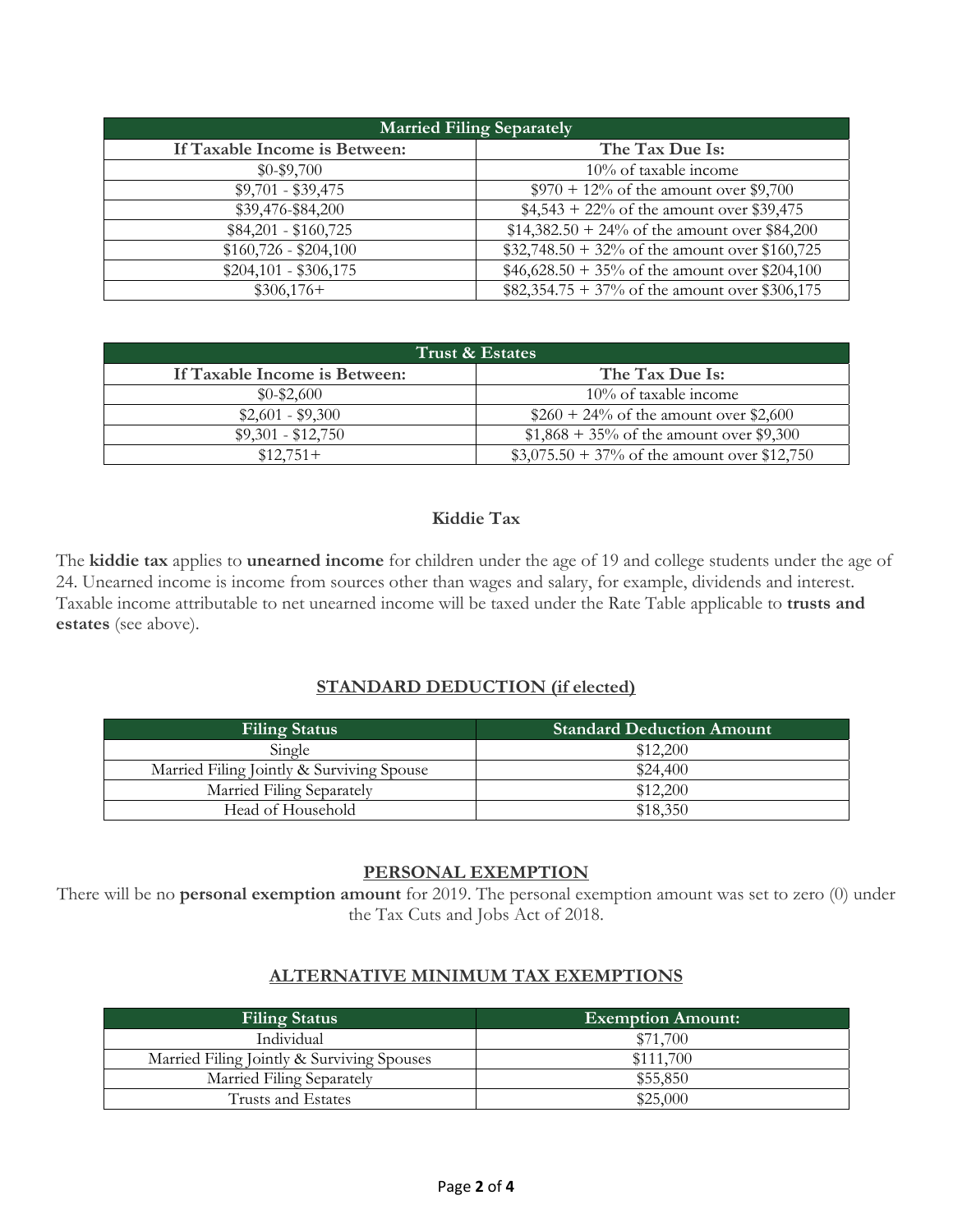# **ITEMIZED DEDUCTIONS**

- **Medical and Dental Expenses.** The "floor" for medical and dental expenses increases from 7.5% in 2018 to 10% for 2019. This means you can only deduct those expenses which exceed 10% of your Adjusted Gross Income.
- **State and Local Taxes.** Deductions for state and local sales, income, and property taxes remain in place but are limited to a combined total of \$10,000 (\$5,000 for married taxpayers filing separately).
- **Home Mortgage Interest.** The home mortgage interest deduction is limited to \$750,000 (\$375,000 for married taxpayers filing separately).
- **Charitable donations.** Cash donations to public charities increased from 50% to 60% in 2018 and will remain at 60% for 2019.
- **Casualty and Theft Losses.** The deduction for personal casualty and theft losses is eliminated except for losses attributable to a federal disaster area.
- **Job Expenses and Miscellaneous Deductions subject to 2% floor.** Miscellaneous deductions, including unreimbursed employee expenses and tax preparation expenses, which exceed 2% of your AGI, have been eliminated.
- **Pease Limitation Eliminated.** The Pease limitation, named after former Rep. Don Pease (D-OH), used to cap or phase out certain deductions, is eliminated for 2019.
- **Student Loan Interest Deduction.** For 2019, the maximum deduction for interest paid on student loans remains at \$2,500. Phase-out's apply for taxpayers with Modified Adjusted Gross Income of more than \$70,000 (\$140,000 or more for joint returns) and the deduction is completely phased out for taxpayers with MAGI of \$85,000 or more (\$170,000 or more for joint returns).
- $\bullet$

# **OTHER MISCELANEOUS CREDITS**

- **Child Tax Credit**. The child tax credit has been expanded to \$2,000 per qualifying child and is refundable up to \$1,400, subject to phase outs. Phase-out's, begin with adjusted gross income (AGI) of more than \$400,000 for married taxpayers filing jointly and more than \$200,000 for all other taxpayers.
- Earned Income Tax Credit (EITC). For 2019, the maximum EITC amount available is \$6,557 for married taxpayers filing jointly who have three or more qualifying children, subject to phase outs.
- **Adoption Credit.** For 2019, the credit allowed for an adoption of a child with special needs is \$14,080, and the maximum credit allowed for other adoptions is the amount of qualified adoption expenses up to \$13,810. Phase-out's apply.
- **Lifetime Learning Credit.** For the 2019 tax year, the adjusted gross income amount used by joint filers to determine the reduction in the Lifetime Learning Credit is \$116,000, up from \$114,000 for tax year 2018.
- **Foreign Earned Income Exclusion.** For tax year 2019, the foreign earned income exclusion is \$105,900, up from \$103,900 for tax year 2018.
- $\bullet$

## **ESTATE AND GIFT TAXES**

The estate and gift tax exemption is increased to **\$11.4 million** per individual (an increase from \$11.18 million in 2018). This means an individual can transfer \$11.4 million (\$22.8 million for married couples) to heirs and pay no federal gift tax if the gift is made during life or federal estate if made at death. It is important to remember that the federal exemption amounts do not apply to state estate taxes. The annual gift exclusion amount remains the same at \$**15,000**.